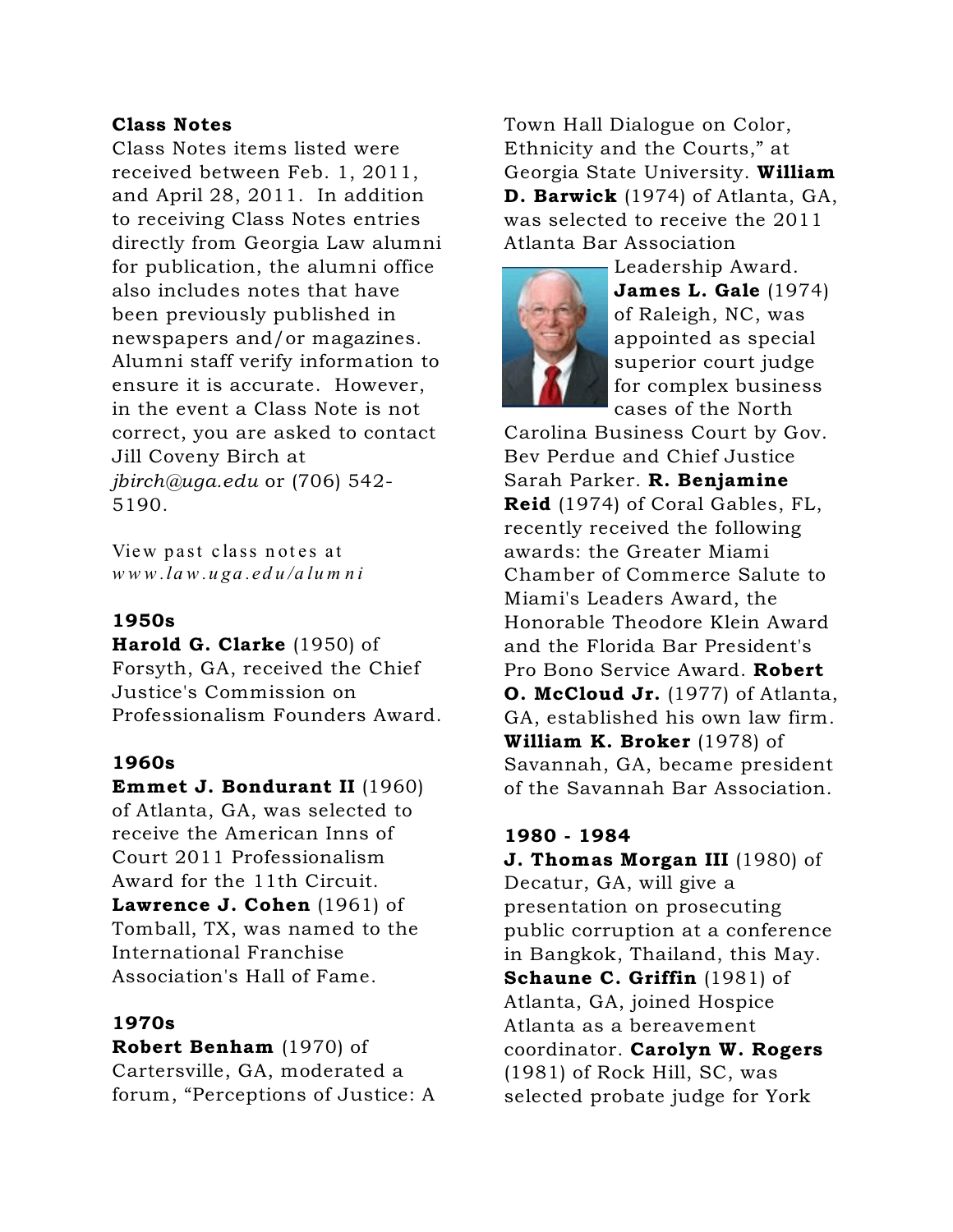County. Jeffrey Y. Lewis (1982) of Atlanta, GA, joined the firm Arnall Golden & Gregory as a partner. Shelley Rucker Vey (1982) of Hixson, TN, was presented with the Girls Preparatory School Distinguished Alumna Award for 2011. Roy W. Copeland (1983) of Valdosta, GA, was named one of the "Top 100 Trial Lawyers" in the country by the American Trial Lawyers Association. William C. "Dave" Davis Jr. (1983) of Reno, NV, was selected for inclusion in the 2011 edition of *The Best Lawyers in America* as the "Real Estate Lawyer of the Year" for Reno and Northern Nevada. Timothy D. Scrantom (1983) of Charleston, SC, practices with the firm Ten State International Law as a partner. S. Richard Gard Jr. (1984) of St. Louis, MO, became a member of the board of directors at Public Notice Resource Center. Samuel M. Matchett (1984) of Atlanta, GA, was named chair of King & Spalding's Diversity Committee. John E. Taylor (1984) of Marietta, GA, spoke at the National Bar Association's annual Law and Religion Conference.

#### 1985 - 1989



Gregg E. Bundschuh (1985) of Alpharetta, GA, joined the firm Greyling as an equity partner.



Cristina M. Fernandez (1985) of Durham, NC, was elected to serve on the board of directors for Legal Aid of North Carolina as a

representative from the North Carolina Bar Association's Latino



Affairs Committee. Alan F. Rothschild **Jr.** (1985) of Columbus, GA, was named Fellow to the American College of Tax Counsel. **Sherry** 

M. Knowles (1986) of Dunwoody, GA, has established the firm Knowles Intellectual Property Strategies. Andrea Lanier Papageorge (1986) of Atlanta, GA, joined AGL Resources as manager of building codes and standards. Robert S. Poydasheff Jr. (1986) of Columbus, GA, joined the firm Harp & Poydasheff as a name partner. Carol A. Watson (1987) of Athens, GA, co-authored the paper "Citation Advantage of Open Access Legal Scholarship," published on ssrn.com. Steven **M. Winter** (1987) of Alpharetta, GA, joined the firm Winter Capriola Zenner as a partner. Roy E. Hadley Jr. (1988) of Atlanta, GA, will be authoring a series of columns that will be published in *Inside Counsel*, a magazine on technology. Steve C. Jones (1988) of Athens, GA, was appointed to the bench for the U.S. District Court for the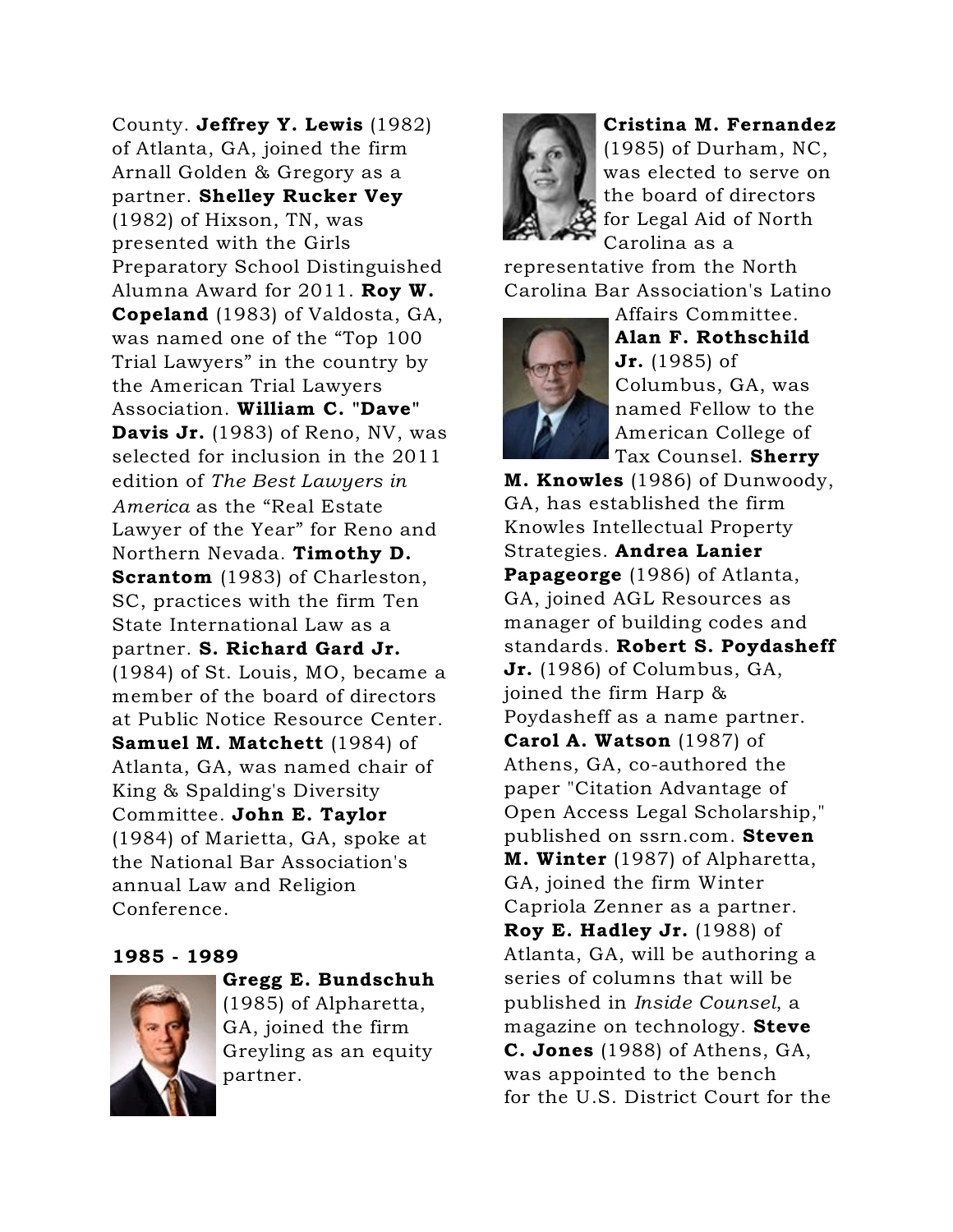## Northern District of Georgia.



Corrie Haanschoten **Long** (1988) of Wetumpka, AL, met her husband Kent who deployed on Aug. 30, 2010, to Djibouti, Africa - in Tanzania

for his 15 day R&R. They went on an eight day safari and then spent five days scuba diving in Zanzibar. Putnam C. Smith (1988) of Cumming, GA, was surprised to learn that there was a re-release of "Garage Blues from Connecticut" in CD format in Europe, which was originally produced in 1969 by Catherine's Horse, a band he belonged to while he was a high school student.

### 1990 - 1994



Michael E. Jacobs (1991) of Roswell, GA, celebrated with his wife Evan the birth of their daughter Samantha Harper on Feb. 13, 2011.

Edward J. Tarver (1991) of Augusta, GA, was honored by the Augusta State University Alumni Association with its Distinguished Alumnus Award. Jeffrey S. Warncke (1991) of Atlanta, GA, became a name partner with the firm Evans, Scholz, Williams & Warncke. Cynthia L. Counts (1992) of Atlanta, GA, became a managing member at Counts Law Firm.



Christopher M. Ziegler  $(1992)$  of Alpharetta, GA, has established Ziegler Mediation, which will allow him to focus on mediating civil cases

while he continues to practice with Gray, Rust, St. Amand, Moffett & Brieske. James V. Chin (1993) of Watkinsville, GA, was elected to serve a one-year term on the executive board at Robins Kaplan Miller & Ciresi. Jeffrey C. McLellan (1993) of Edwardsville, IL, was named interim general counsel for the Southern Illinois University system. S. Kendall Butterworth (1994) of Smyrna, GA, joined Verizon Wireless. Jill Deutchman Prussack (1994) of Marietta, GA, became a partner with Schulten, Ward & Turner.

### 1995 - 1999

Julia A. Houston (1995) of Atlanta, GA, was elected senior vice president, general counsel and corporate secretary of Convergys Corporation.

Christopher R. Stovall (1995) of Peoria, AZ, was named partner with the firm Jennings Haug & Cunningham. Jeanine Gibbs



Garvie (1996) of Atlanta, GA, celebrated with her husband James the birth of their son John James on Feb. 22, 2011.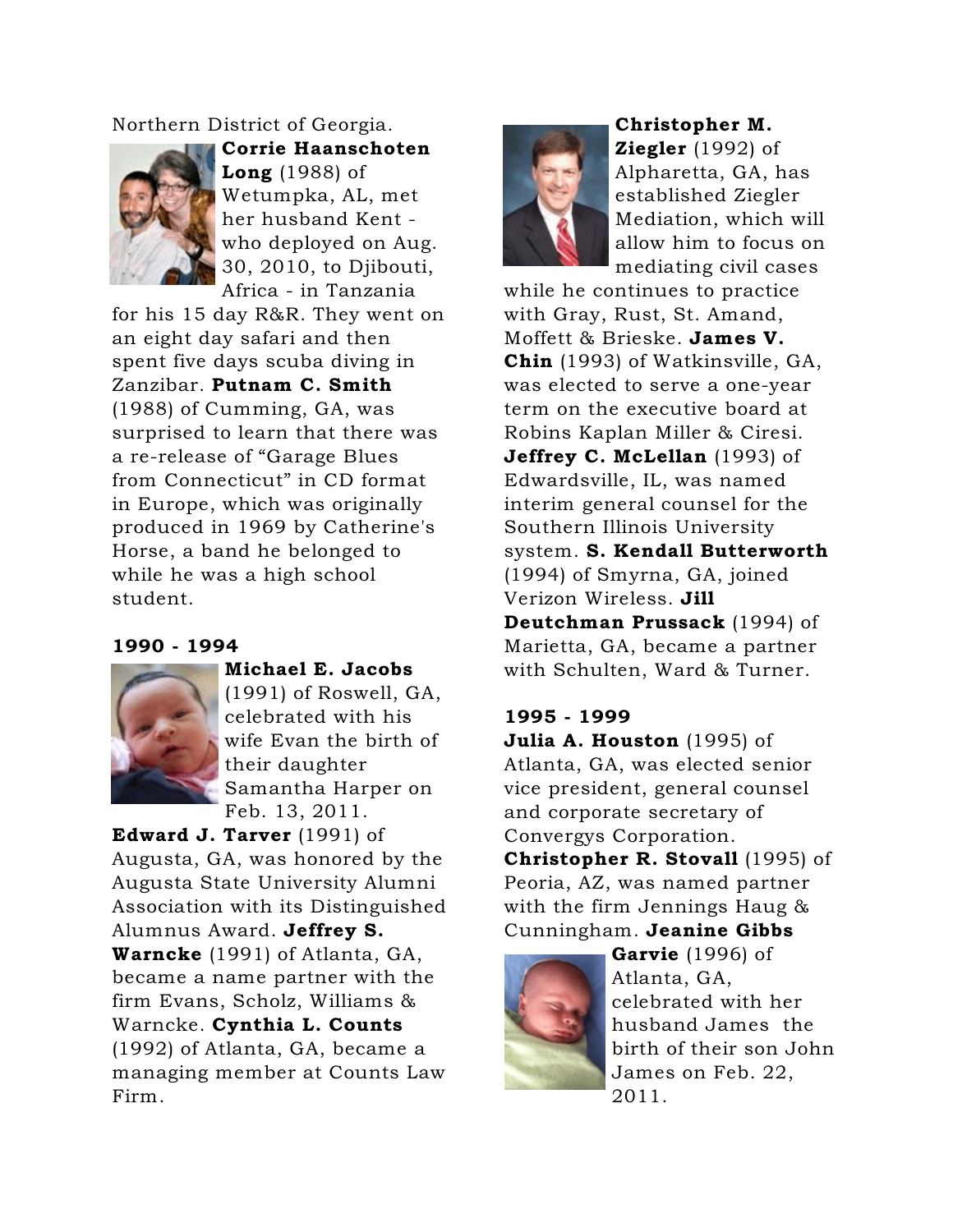

Bridget Bobick James (1996) of Atlanta, GA,

celebrated with her husband David the birth of their daughter Marianne Gabrielle on Nov. 22, 2010. Christopher J. Moyen (1996) of Chicago, IL, joined the firm Eccleston Law Offices. Triece

Gignilliat Ziblut (1996) of Savannah, GA, joined the firm Rubnitz, Gerber & Ziblut as a



name partner. Enku Gelaye (1997) of Amherst, MA, was appointed associate vice chancellor of student affairs and campus life and dean

of students at the University of Massachusetts at Amherst. Michele Ritz Jones (1997) of Atlanta, GA, celebrated with her husband Bradley the birth of their son Marshall Robert on Oct.



24, 2010. Dena G. George (1998) of Decatur, GA, joined the firm Buckley & Klein as a partner. Chrisna D. Jones (1998) of Ellenwood,

GA, established her own law firm. Phaedra Parks Nida (1998) of Atlanta, GA, was recently spotlighted in an article in the *Athens Banner-Herald* titled "Parks Place."

Robert D. Alexander (1999) of LaGrange, GA, was appointed state court judge for Jackson County by Gov. Nathan Deal. **Braden E. Cox**  $(1999)$  of Washington, D.C., joined Amazon.com as the director of U.S. state public policy.

### 2000 - 2004

Frank D. LoMonte (2000) of Arlington, VA, served as the keynote speaker at The Best of the South awards banquet. Robert B. Teilhet (2000) of Smyrna, GA, became the executive director of Georgia Conservation Voters. Julie M. Wade (2000) of Savannah, GA, was elected to serve on the Savannah-Chatham County Public School System Board to represent the 1st District. J. Clayton Cheshire (2001) of Atlanta, GA, established his own law firm. Amity Hough Farrar (2001) of London, England, celebrated with her husband Derik the birth of Andrew Brooks and Annabel Virginia on Feb. 17, 2011. N. Michele Harris (2001) of Athens, GA, established her own law firm. Steven D. Henry (2001) of Atlanta, GA, became a partner with the firm Smith Moore Leatherwood. Melissa Malcom (2001) of Locust Grove, GA, established her own law firm. Natalie H. McFarland (2001) of Houston, TX, joined the firm Latham & Watkins as of counsel in the firm's finance department.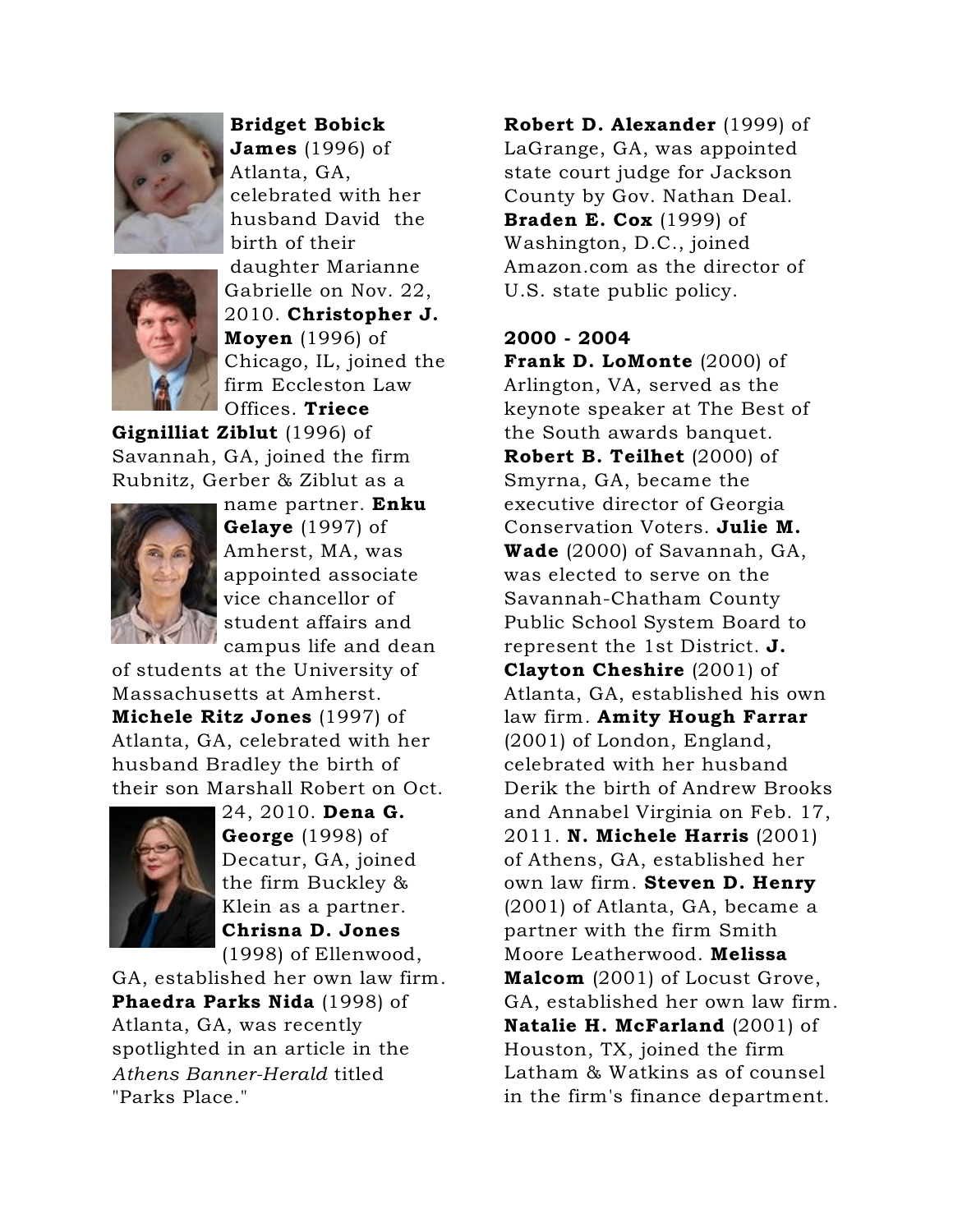Laura E. Roberts (2001) of St. Simon's Island, GA, joined the firm Gilbert, Harrell, Sumerford & Martin as of counsel. David E. Howard (2002) of New York, NY, joined Coach Inc. as senior counsel. George A. Kurlyandchik (2002) of Atlanta, GA, became a partner with the firm Womble, Carlyle, Sandridge  $\&$  Rice. W. Joseph Miguez (2002) of Frisco, TX, joined Dell Inc. as counsel. Leigh E. Tyson (2002) of Atlanta, GA, became a partner with the firm Constangy, Brooks & Smith. Charles E. Harris IV (2003) of Mableton, GA, became a partner with the firm Swift, Currie, McGhee & Hiers. Joshua M. Watkins (2003) of Birmingham, AL, became of



Dominick Feld Hyde. Alan J. Hamilton (2004) of Atlanta, GA, established the firm Shiver Hamilton. Stuart M. Maxey (2004) of Birmingham, AL, was named partner with the firm Maynard, Cooper &

counsel with the firm



Gale. Benjamin M. Perkins (2004) of Savannah, GA, was elected partner with the firm Oliver Maner. Jeffrey P. Shiver (2004) of Atlanta, GA, established the firm Shiver Hamilton.

# 2005 - 2009

Kiia E. Adams (2005) of New York, NY, joined Marsh as vice president of aviation claims. Laura DeMartini Eschleman (2005) of Smyrna, GA, became partner with the firm Nall and Miller. **Amy Grynol** (2005) of Macon, GA, celebrated with her husband Brad Gibbs the birth of their daughter Claire Elizabeth Gibbs on Jan. 5, 2011. **M.J.** Blakely Jr. (2006) of Tucker, GA, joined the firm Pope, McGlamry, Kilpatrick, Morrison & Norwood. Tenise A. Cook (2006) of Stone Mountain, GA, associated with the firm Rubin Lublin Suarez Serrano. Matthew B. Freedman (2006) and Ashley M. Johnson (2006) of Atlanta, GA, announced their marriage on Sept. 5, 2010. **J. Alexander Reed** (2006) of Athens, GA, joined UGA's Terry College of Business as a professor. Vanessa E. Volz (2006) of Providence, RI, became the executive director of the Sojourner House, a domestic violence agency serving Providence and northern Rhode Island. Brittney C. Beckom (2007) of LaGrange, GA, associated with the firm Cruser & Mitchell. Elizabeth Ann Childers (2007) of Atlanta, GA, joined the law firm McCurdy & Candler. Monica R. Dean (2007) of Stockbridge, GA, graduated from the State Bar of Georgia's Young Lawyers Division Leadership Academy and founded and serves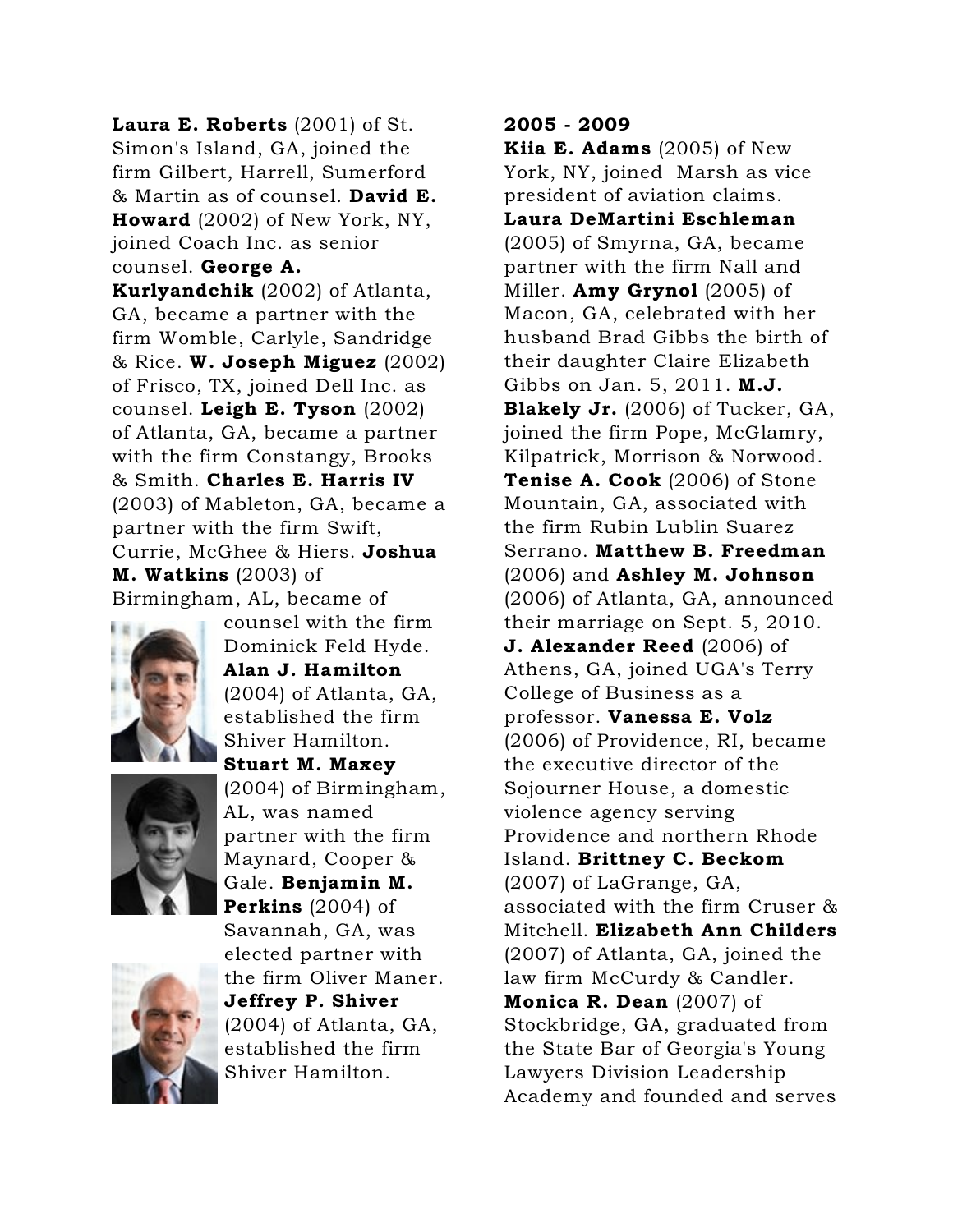as co-chair of the Young Lawyers Division Judicial Law Clerk Committee. Jennifer D. Hart (2007) of Homerville, GA, became an assistant district attorney with the Alapaha Judicial Circuit. Ginny Garrard Ingels (2007) of Athens, GA, joined UGA's Office of Advancement Research as a research analyst. Collie W. Lehn Jr. (2007) of Greenville, SC, associated with the firm Ogletree Deakins. Merritt E. McAlister (2007) of Decatur, GA, associated with the firm King & Spalding.



Rachel Knopf Miller (2007) of Atlanta, GA, associated with the firm Pachman Richardson. John D. Bennett (2008) of Atlanta, GA,

associated with the firm Elarbee, Thompson, Sapp & Wilson. Dennis L. Boothe Jr. (2008) of Durham, NC, was selected to participate in the North Carolina State Bar Association's inaugural Leadership Academy. James E. Butler III (2008) of Atlanta, GA, associated with the firm Butler, Wooten & Fryhofer. Scott R. Grubman (2008) of Silver Spring, MD, authored the article "I Want My (Immigration) Lawyer! The Necessity of Court-Appointed Immigration Counsel in Criminal Prosecutions After Padilla v. Kentucky," which was accepted for publication in the *Nevada Law Journal*.

Adam L. Hoipkemier (2008) of Duluth, GA, associated with the firm Carlton Fields. Catherine



Lawler Jackson (2008) of Decatur, GA, celebrated with her husband Patrick D. Jackson (2009), the birth of their son Henry Augustus on

Dec. 5, 2010. Kellee A. Padgett (2008) of Atlanta, GA, was selected to serve as a judicial clerk for Justice George Carley of the Georgia Supreme Court. Laura Marshall Strong (2008) of Decatur, GA, announced her marriage to Jacob Strong on



Sept. 25, 2010. Eric **B. Coleman** (2009) of Atlanta, GA, associated with the firm Winter Capriola Zenner. Danielle D. Davis (2009) of

Smyrna, GA, associated with the firm Reese-Beisbier & Associates.



Patrick D. Jackson (2009) of Decatur, GA, celebrated with his wife Catherine Lawler Jackson (2008), the birth of their son Henry

Augustus on Dec. 5, 2010. **James R. Reed**  $(2009)$  of Marietta, GA, associated with the firm Goodman McGuffey Lindsey & Johnson. Jody M. Rhodes (2009) of Atlanta, GA, associated with the firm Alston & Bird.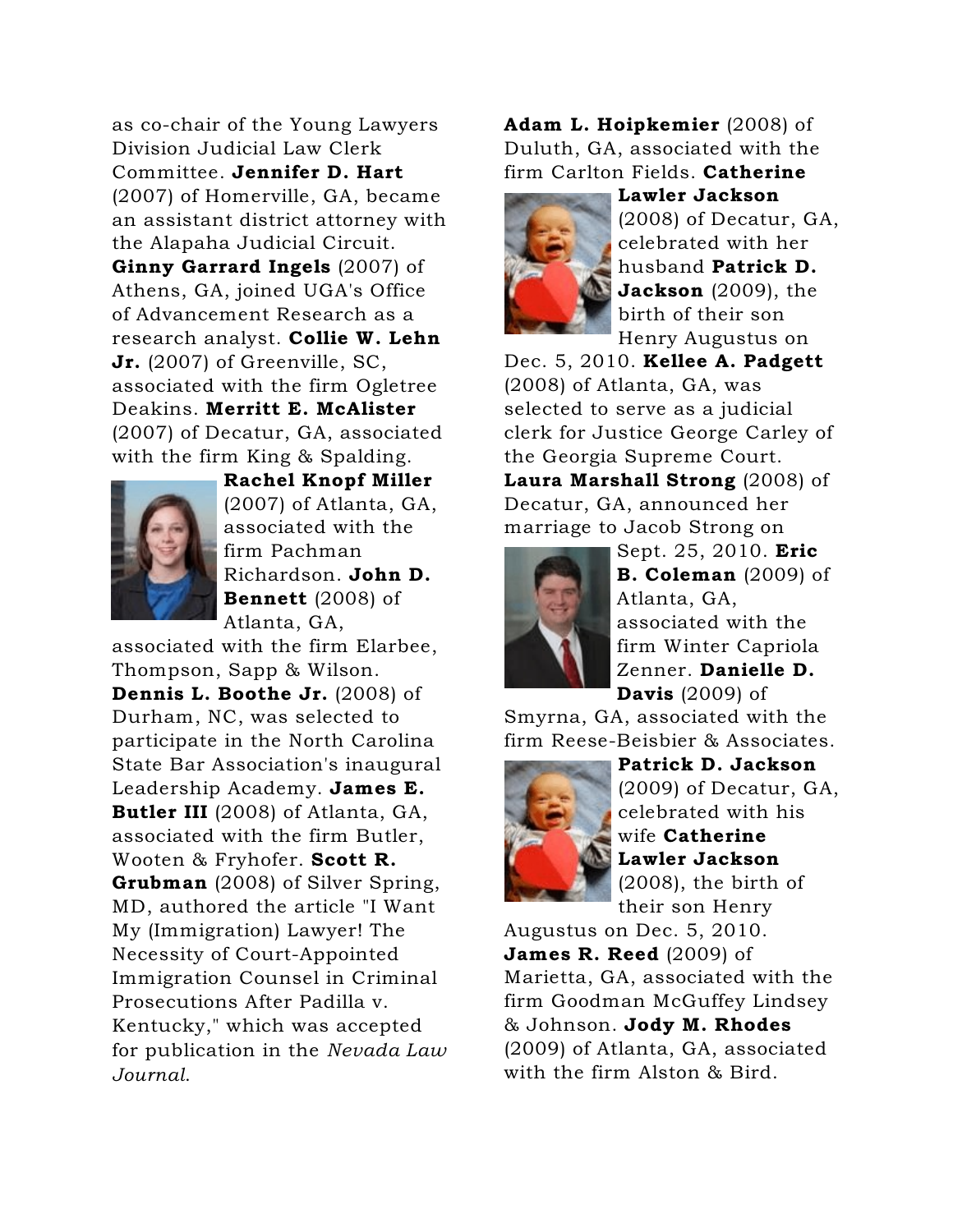## Jeremy D. Stallman (2009) of New York, NY, associated with the firm Kasowitz, Benson, Torres & Friedman.

### 2010

## Julie E. Adkins (2010) of

Atlanta, GA, associated with the firm Womble, Carlyle, Sandridge  $\&$  Rice. Ann R. Carroll (2010) of Midland, GA, associated with the firm King & Spalding. Marie E. Greene (2010) of Athens, GA, joined the Walton County District



Attorney's Office. Jamie A. Hollopeter (2010) of Atlanta, GA, associated with the firm Holland Roddenbery. Michael A. Schwartz (2010) of

Farmington, MI, associated with the firm Zausmer Kaufman



August Caldwell & Tayler. Emily K. **Tyler** (2010) of Washington, D.C., was appointed as a Presidential Management Fellow

with the Broadcasting Board of Governors in August 2010. The BBG oversees all U.S. civilian international broadcasting. As a PMF, Emily has worked with the Office of the Director of the International Broadcasting Bureau and the BBG Office of General Counsel. Natalece I. Washington (2010) of Decatur, GA, joined the DeKalb Child Advocacy Center.

The following Georgia Law graduates were recognized as "Best Lawyers in Georgia" by the 2011 edition of *The Best Lawyers in America*.

J. Edward Allen Jr. (1973) Athens, GA

John F. Allgood (1973) Atlanta, GA

Douglas S. Arnold (1991) Decatur, GA

H. Michael Bagley (1980) Atlanta, GA

Eleanor Banister (1980) Atlanta, GA

W. Benjamin Barkley (1991) Atlanta, GA

Roy E. Barnes (1972) Marietta, GA

William D. Barwick (1974) Atlanta, GA

Edward E. Bates Jr. (1972) Atlanta, GA

Douglas A. Bennett (1980) Atlanta, GA

Terrell W. Benton Jr. (1963) Athens, GA

Robert L. Berry Jr. (1973) Rome, GA

Gary B. Blasingame (1961) Athens, GA

William H. Boling Jr. (1981) Atlanta, GA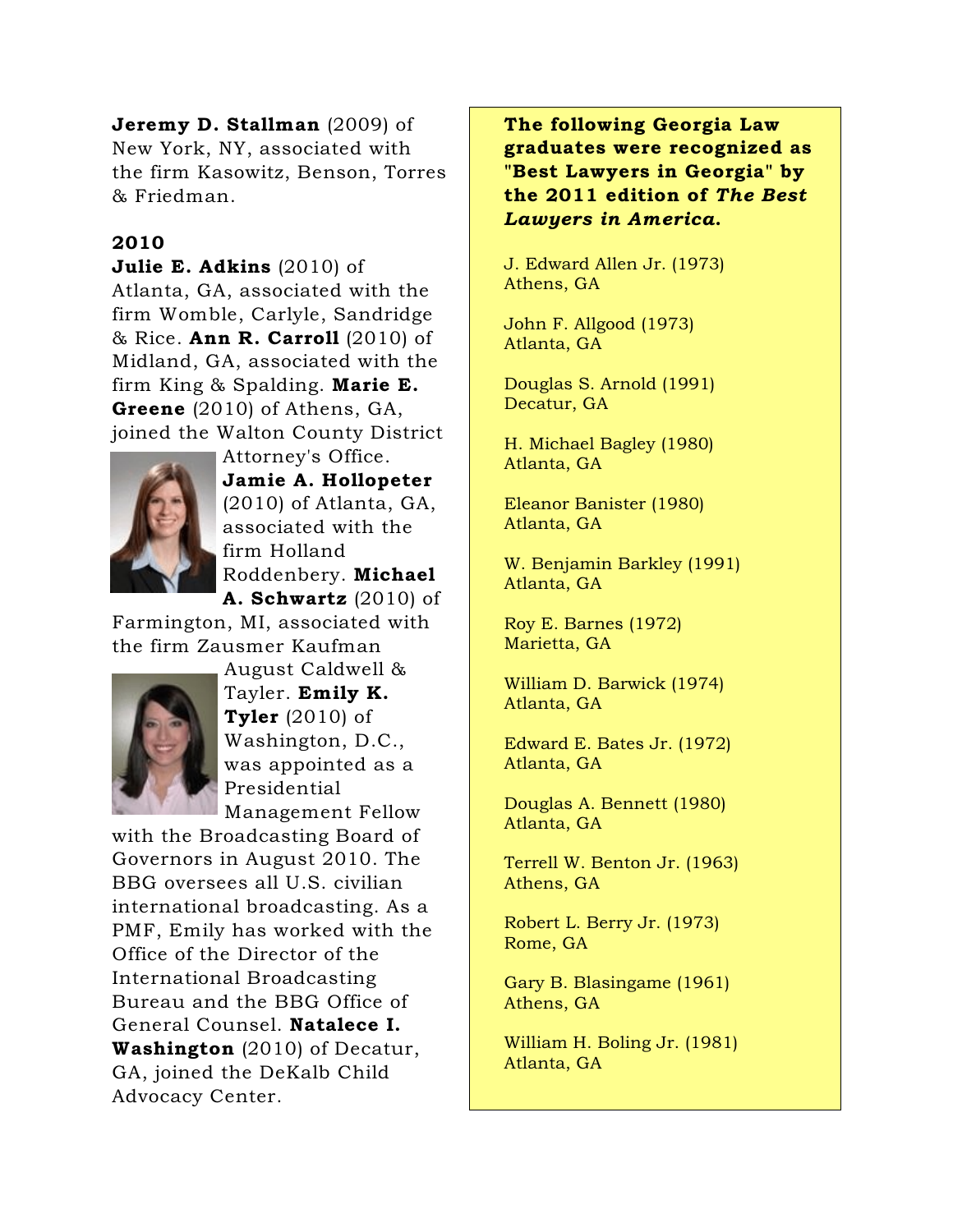Emmet J. Bondurant II (1960) Atlanta, GA

Alexander H. Booth (1981) Atlanta, GA

Michael J. Bowers (1974) Commerce, GA

D. Albert Brannen Jr. (1982) Atlanta, GA

Bruce P. Brown (1984) Atlanta, GA

E. Davison Burch (1968) Athens, GA

Brian P. Cain (1987) Marietta, GA

John D. Capers Jr. (1978) Atlanta, GA

T. Kennerly Carroll Jr. (1973) Smyrna, GA

H. Sanders Carter Jr. (1967) Stone Mountain, GA

Dennis T. Cathey (1970) Cornelia, GA

Robert C. Chambers (1985) Atlanta, GA

Richard B. Chandler Jr. (1973) Suwanee, GA

J. Michael Childers (1990) Norcross, GA

William A. Clineburg Jr. (1970) Atlanta, GA

John L. Coalson Jr. (1977) Atlanta, GA

Kevin P. Conboy (1979) Atlanta, GA

J. Vincent Cook Jr. (1964) Athens, GA

Susan Warren Cox (1978) Statesboro, GA

Luther C. Curtis (1971) Marietta, GA

William V. Custer IV (1986) Conyers, GA

Richard H. Deane Jr. (1977) Stone Mountain, GA

N. Karen Deming (1978) Marietta, GA

Rufus T. Dorsey IV (1980) Atlanta, GA

Benjamin F. Easterlin IV (1974) Atlanta, GA

Arthur B. Edge IV (1980) Newnan, GA

J. Randolph Evans (1983) Atlanta, GA

C. Michael Evert Jr. (1983) Atlanta, GA

James D. Fagan Jr. (1973) Atlanta, GA

Scott A. Farrow (1986) Dunwoody, GA

Marvin A. Fentress (1986) Savannah, GA

John A. Ferguson Jr. (1976) Atlanta, GA

Joycelyn L. Fleming (1978) Atlanta, GA

Jennifer Wheatley Fletcher (1981) Atlanta, GA

Robert D. Fortson (1973) Atlanta, GA

Warner S. Fox (1984) Atlanta, GA

Theodore Freeman (1976) Atlanta, GA

Denny C. Galis (1959) Athens, GA

Henry G. Garrard III (1971) Athens, GA

T. Bart Gary (1978) Marietta, GA

Peter B. Glass (1971) Atlanta, GA

William S. Goodman (1968) Atlanta, GA

Mark E. Grantham (1977) Atlanta, GA

Thomas S. Gray Jr. (1961) Savannah, GA

Thomas E. Greer (1975) Carrollton, GA

Daniel P. Griffin (1986) Atlanta, GA

Patricia G. Griffith (1982) Atlanta, GA

Earl W. Gunn (1979) Marietta, GA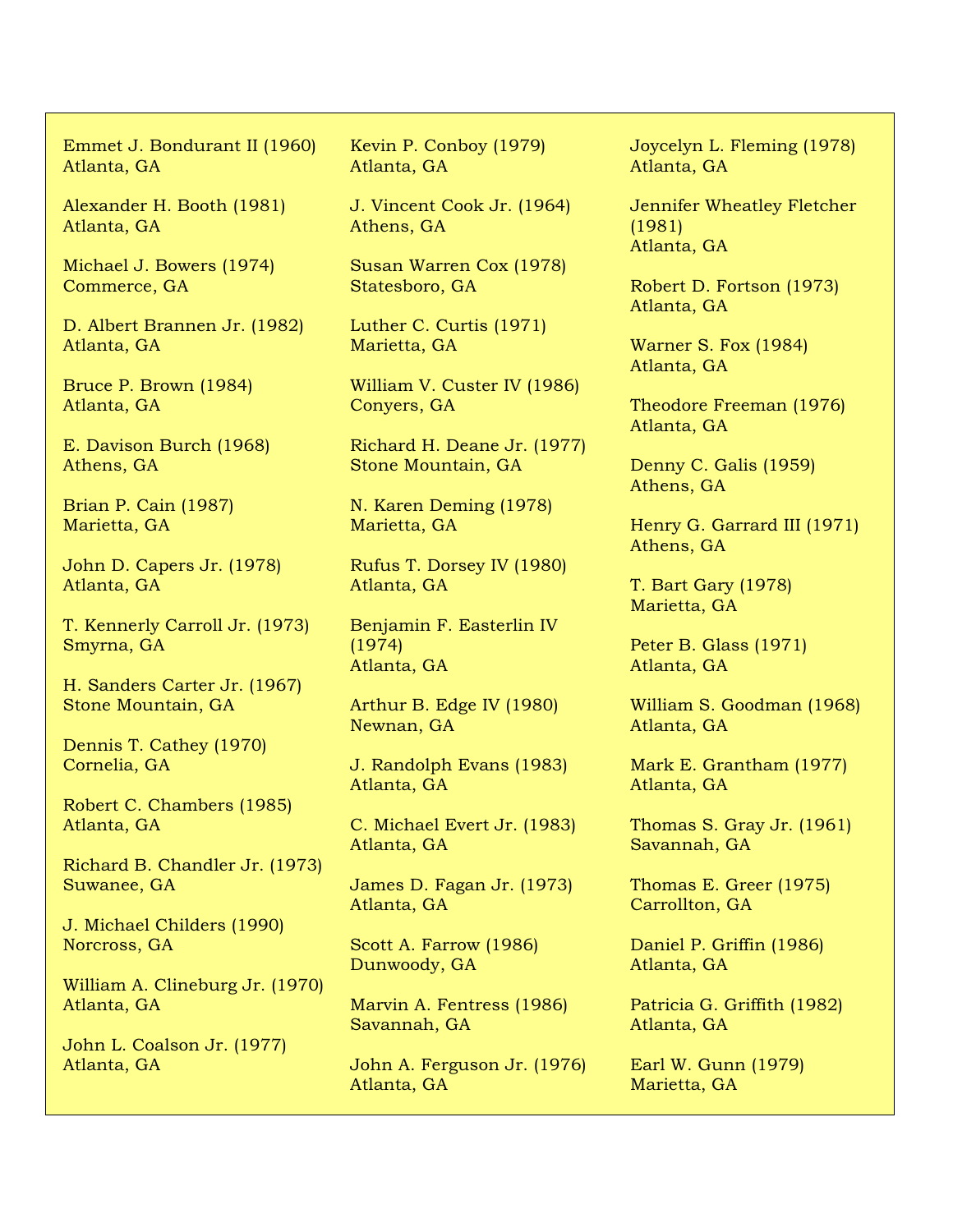David C. Hagaman (1973) Smyrna, GA

Milford B. Hatcher Jr. (1973) Kiawah Island, SC

Holmes J. Hawkins III (1993) Alpharetta, GA

William C. Head (1976) Atlanta, GA

James L. Henderson III (1976) Atlanta, GA

Robert S. Highsmith Jr. (1998) Atlanta, GA

Andrew J. Hill III (1977) Athens, GA

Hollister A. Hill (1988) Atlanta, GA

G. Wayne Hillis Jr. (1986) Dunwoody, GA

Scott M. Hobby (1973) Atlanta, GA

J. M. Hudgins IV (1976) Norcross, GA

Ginabeth Brown Hutchison (1991) Atlanta, GA

Cary Ichter (1984) Atlanta, GA

Weyman T. Johnson Jr. (1979) Athens, GA

Thomas E. Jones Jr. (1974) Atlanta, GA

Stanley S. Jones Jr. (1977) Atlanta, GA

Robert M. Keenan III (1988) Atlanta, GA

James P. Kelly III (1985) Alpharetta, GA

Cada T. Kilgore III (1979) Atlanta, GA

John K. Larkins Jr. (1976) Dunwoody, GA

H. Franklin Layson III (1991) Atlanta, GA

J. Michael Levengood (1980) Lilburn, GA

J. Rodgers Lunsford III (1972) Atlanta, GA

William H. Major III (1982) Atlanta, GA

Samuel M. Matchett (1984) Atlanta, GA

James B. Matthews III (1983) Athens, GA

Rodney R. McColloch (1993) Marietta, GA

Frank S. McGaughey III (1973) Williamson, GA

Rodney G. Meadows (1977) McDonough, GA

John B. Miller Jr. (1970) Atlanta, GA

Gerald L. Mize Jr. (1984) Atlanta, GA

Daniel J. Mohan (1985) Marietta, GA

David R. Montgomery (1972) Lexington, GA

J. Thomas Morgan III (1980) Decatur, GA

Paul B. Murphy (1988) Atlanta, GA

F. Donald Nelms Jr. (1980) Atlanta, GA

Floyd C. Newton III (1980) Atlanta, GA

James M. Ney (1967) Marietta, GA

William U. Norwood III (1967) Atlanta, GA

James L. Pannell (1974) Savannah, GA

W. Henry Parkman (1983) Decatur, GA

Elizabeth Pelypenko (1988) Marietta, GA

Douglas N. Peters (1974) Stone Mountain, GA

Jonathan C. Peters (1974) Atlanta, GA

Gerald L. Pouncey Jr. (1985) Kennesaw, GA

Thomas O. Powell (1973) Atlanta, GA

Duane C. Presten III (1991) Atlanta, GA

Alan J. Prince (1989) Dunwoody, GA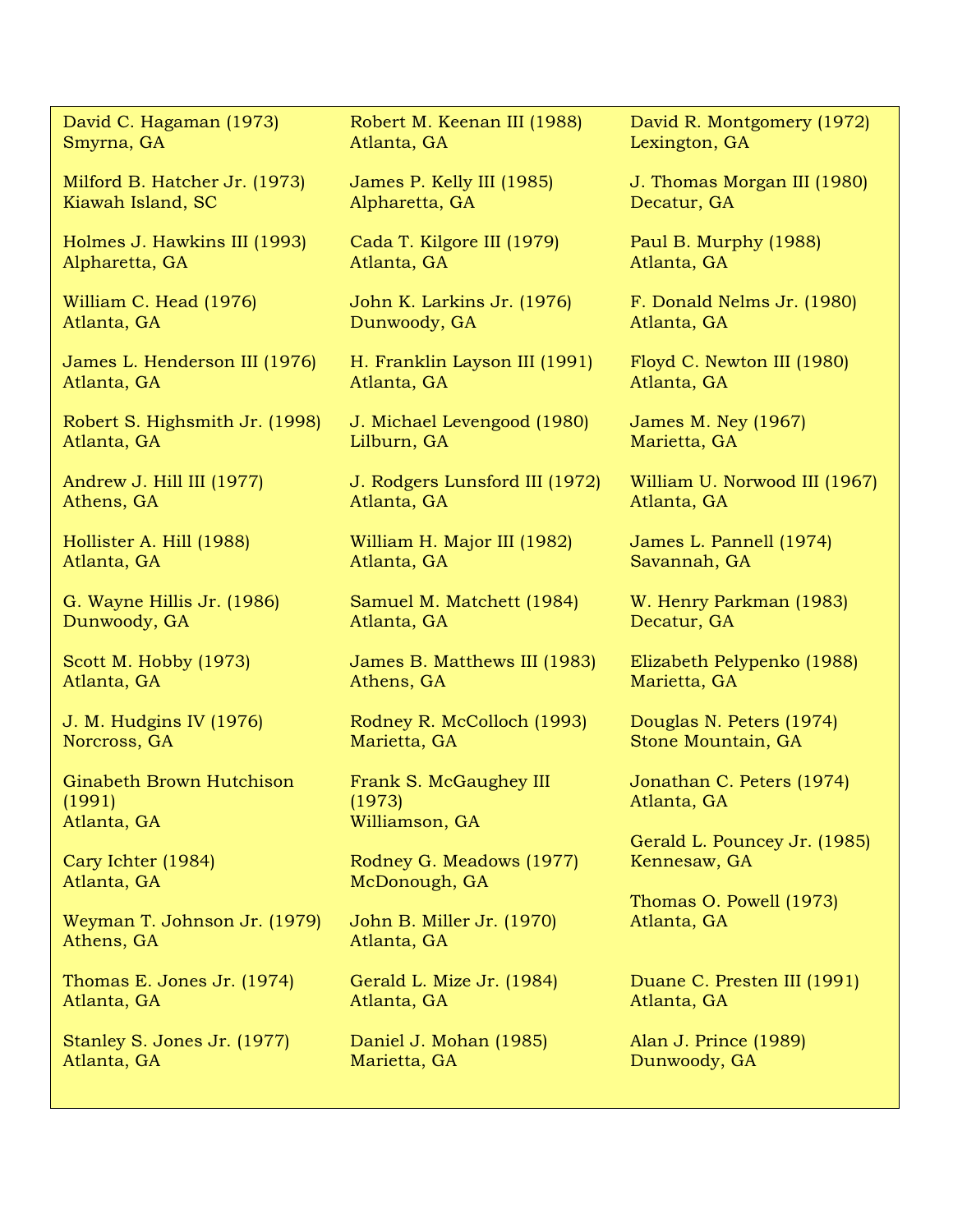Charles N. Pursley Jr. (1969) Atlanta, GA

John L. Quinn (1977) Avondale Estates, GA

Nancy Ryan Rafuse (1991) Atlanta, GA

Tina Shadix Roddenbery (1987) Atlanta, GA

Dean W. Russell (1987) Atlanta, GA

T. Gatewood Sampson II (1994) Atlanta, GA

Donald F. Samuel (1980) Atlanta, GA

Robert O. Sands (1978) Duluth, GA

Anne Woolf Sapp (1986) Atlanta, GA

Stephen M. Schaetzel (1982) Atlanta, GA

Dale M. Schwartz (1968) Atlanta, GA

Andrew M. Scherffius III (1974) Atlanta, GA

Eileen M. G. Scofield (1985) Atlanta, GA

Richard L. Shackelford (1979) Atlanta, GA

Herbert J. Short Jr. (1985) Atlanta, GA

Ann A. Shuler (1980) Gainesville, GA

M. T. Simmons Jr. (1960) Gainesville, GA

Teri A. Simmons (1989) Atlanta, GA

Nathaniel G. Slaughter III (1969) Atlanta, GA

Caryl Greenberg Smith (1982) Atlanta, GA

Rex D. Smith (1976) Alpharetta, GA

E. Kendrick Smith (1981) Atlanta, GA

Grant T. Stein (1981) Atlanta, GA

William S. Stone (1978) Blakely, GA

Edward E. Strain III (1970) Cornelia, GA

Jay L. Strongwater (1977) Atlanta, GA

Jerre B. Swann Jr. (1995) Atlanta, GA

Caroline S. Talley (1992) Atlanta, GA

Charles B. Tanksley (1978) Atlanta, GA

Michael B. Terry (1987) Atlanta, GA

Jane Fugate Thorpe (1979) Atlanta, GA

R. Wayne Thorpe (1979) Atlanta, GA

David H. Tisinger (1963) Carrollton, GA

Edward D. Tolley (1975) Athens, GA

Robert M. Travis (1972) Atlanta, GA

Norman L. Underwood (1966) Atlanta, GA

Woodrow W. Vaughan III (1997) Atlanta, GA

James M. Walters (1970) Gainesville, GA

C. Wilbur Warner Jr. (1965) Atlanta, GA

Frederick L. Warren III (1981) Atlanta, GA

Joseph W. Watkins (1977) Atlanta, GA

John C. Weitnauer (1977) Atlanta, GA

Carl E. Westmoreland Jr. (1977) Atlanta, GA

P. Leslie Wharton (1979) Atlanta, GA

Stephen F. White (1982) Roswell, GA

Joe D. Whitley (1975) Alpharetta, GA

M. Mark Wiggins III (1985) Athens, GA

Allen S.C. Willingham (1979) Atlanta, GA

Susan Jump Wilson (1989) Atlanta, GA